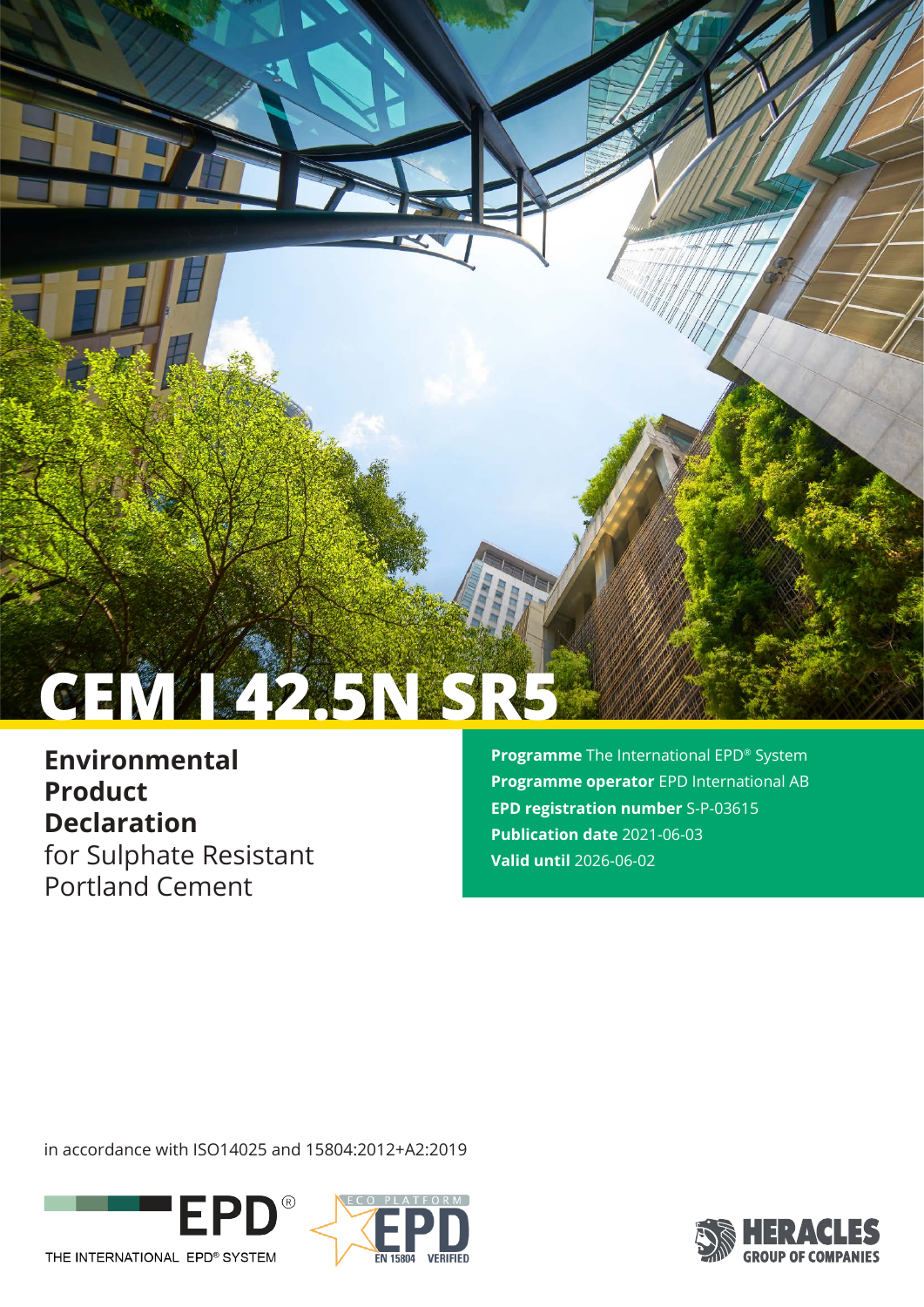## **COMPANY INFORMATION**

HERACLES Group of Companies, a member of LafargeHolcim, is the leader in cement sales in Greece, having 110 years of presence in the market. Having a network of 30 production and commercial facilities throughout Greece, the Company is active in the production and marketing of cement, aggregates, concrete and industrial minerals, offering products and solutions that meet the diversified needs of customers and the requirements of modern construction.

Main drivers for creating value are growth, the simplification of procedures and performance, financial strength and development of HERACLES Group people. Guided by sustainable development, the company implements effective resource management, which in combination with the organizational structure at all levels, enables to export cement, clinker, pumice, industrial materials and solid fuels, in more than 20 countries worldwide, contributing substantially to the national economy.

For HERACLES Group, Sustainable Development is a long-term commitment and non-negotiable priority that guides our daily business activity. We believe in building a greener and more sustainable world for people and the planet. A world that operates with respect for water and nature and upgrades the quality of life for all. We advocate an innovative, climate-neutral construction industry that will apply the principles of circular economy regarding the use of resources. To this end, we focus on four strategic pillars for sustainable development - Local Communities, Climate & Energy, Circular Economy, Nature - that create value for our activities, shareholders and our social partners. We are leading the transition to a lower carbon sector through the development and delivery of green products and solutions, saving natural resources, using alternative fuels and promoting circular economy.

## **PRODUCT DESCRIPTION**

Cement is one of the most important building materials used in the construction industry, working as binder that sets, hardens and adheres to other materials to bind them together. It is the main raw material for the production of concrete, mortars, grouts and plasters.

This is a product specific EPD for the Sulphate Resistant Portland Cement **CEM I 42,5N SR5**  produced by Milaki Cement Plant of HERACLES GCCo that is located near Aliveri town in Greece.







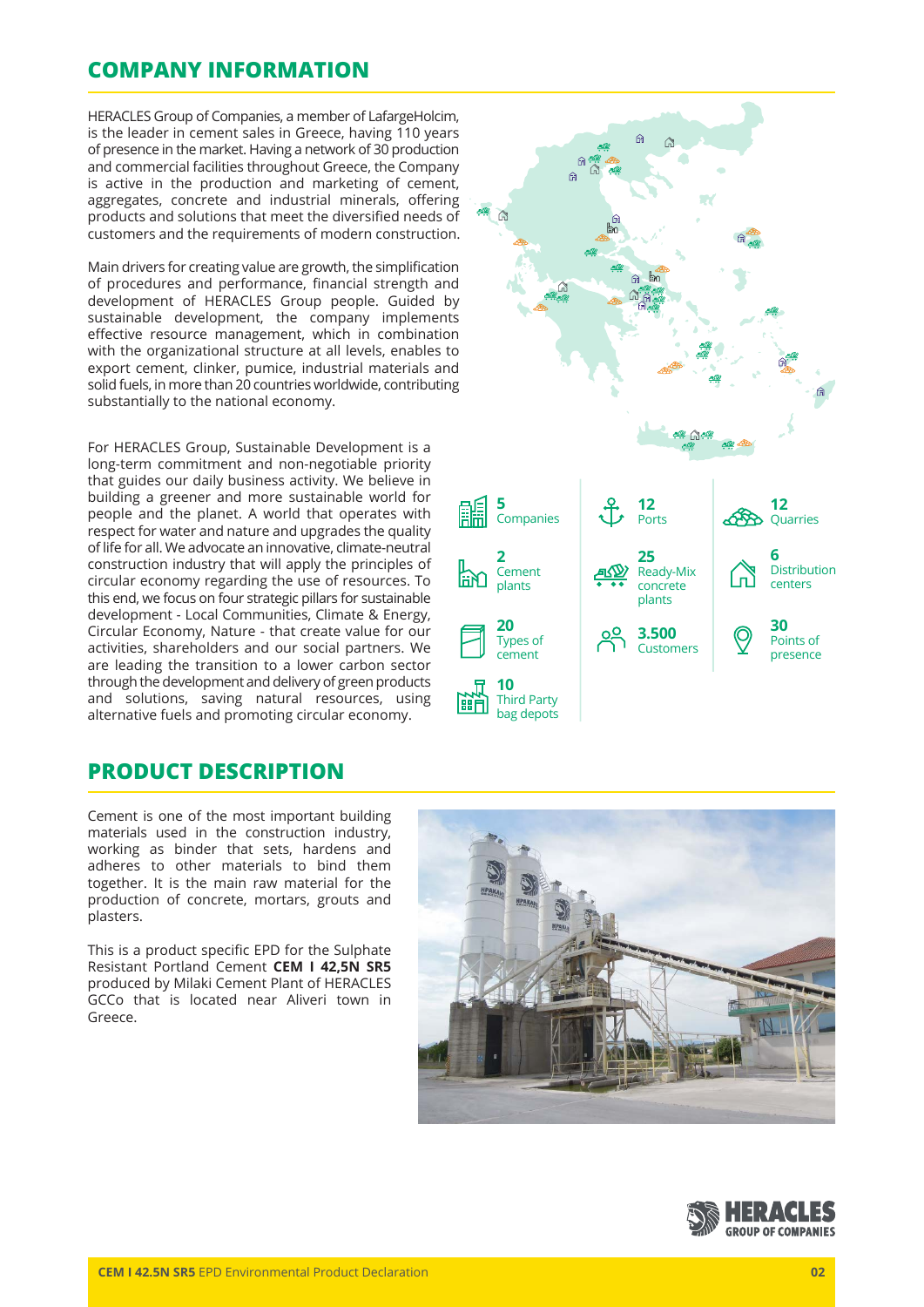The product's technical characteristics and composition are presented at the tables below. Product declarations and certificates can be found at the company's website www.lafarge.gr

| <b>Technical characteristics according to EN 197-1</b><br><b>CEM I 42,5N SR5</b> |                                         |               |  |
|----------------------------------------------------------------------------------|-----------------------------------------|---------------|--|
| Mechanical properties                                                            | Compressive Strength 2 days (MPa)       | $\geq 10$     |  |
|                                                                                  | Compressive Strength 28 days (MPa)      | $42,5 - 62,5$ |  |
| Chemical properties                                                              | Sulfate content (SO <sub>3</sub> % w/w) | $\leq 3.0$    |  |
|                                                                                  | Chloride content (Cl % w/w)             | $\leq 0.1$    |  |
|                                                                                  | Loss of Ignition (% w/w)                | $\leq 5.0$    |  |
|                                                                                  | Insoluble residue (% w/w)               | $\leq 5.0$    |  |
| Physical properties                                                              | Initial setting time (min)              | $\geq 60$     |  |
|                                                                                  | Soundness (mm)                          | $\leq 10$     |  |

## **Composition according to EN 197-1 (% by mass)\***

| - - -                         |        |
|-------------------------------|--------|
| Clinker                       | 95-100 |
| Minor additional constituents | U-E    |

*\*Gypsum is not included in the aforementioned composition*

## **LCA INFORMATION**

#### **DECLARED UNIT**

The declared unit is 1 tn (1.000 kg).

#### **GOAL AND SCOPE**

This EPD evaluates the environmental impacts of the production of 1 tn of average CEM I 42.5N SR5 from Cradle to gate.

#### **BACKGROUND DATA**

The most recent version of Ecoinvent database (v.3.7.1) was used as a source of background data.

#### **SOFTWARE**

The software used for the production of the LCA results is OpenLCA 1.10.3.

#### **DATA QUALITY**

ISO 14044 was applied in terms of data collection and quality requirements. The data concerning the modules A3 (product manufacturing) and A2 (transportation) were provided by HERACLES GCCo and involved all input and output materials to the plant, the consumed utilities (energy, water) and the distances and means of transport for each input stream. The background data for the module A1 e.g. electricity generation, raw materials and fuels production were recovered from Ecoinvent database (v.3.7.1). Regarding electricity mix, guarantees of origin in combination with the latest (2019) national residual electricity mix as published in DAPEEP SA were utilized.

#### **TIME REPRESENTIVENESS**

All primary data used in this study is for the full year 2020.

#### **GEOGRAPHICAL SCOPE**

Worldwide

#### **ALLOCATIONS**

Wherever possible allocation was avoided. The production was divided into two sub-processes, clinker and cement, and the related input and output data to each sub-process were collected. In some cases that data were not able to be attributed directly to the specific product production, they were allocated by physical properties (mass).

#### **ASSUMPTIONS**

It is assumed that for the road and sea transportation a lorry 16-32 metric ton, EURO4 and bulk carrier for dry goods were used respectively.

#### **CUT-OFF RULES**

The cut-off rule for insufficient data or data gaps that are less than 1% of the total input mass and less than 5% of energy usage and mass per module was applied only to the grinding aid.

#### **COMPARABILITY**

EPDs of construction products may not be comparable if they do not comply with EN 15804. EPDs within the same product category but from different programmes may not be comparable.

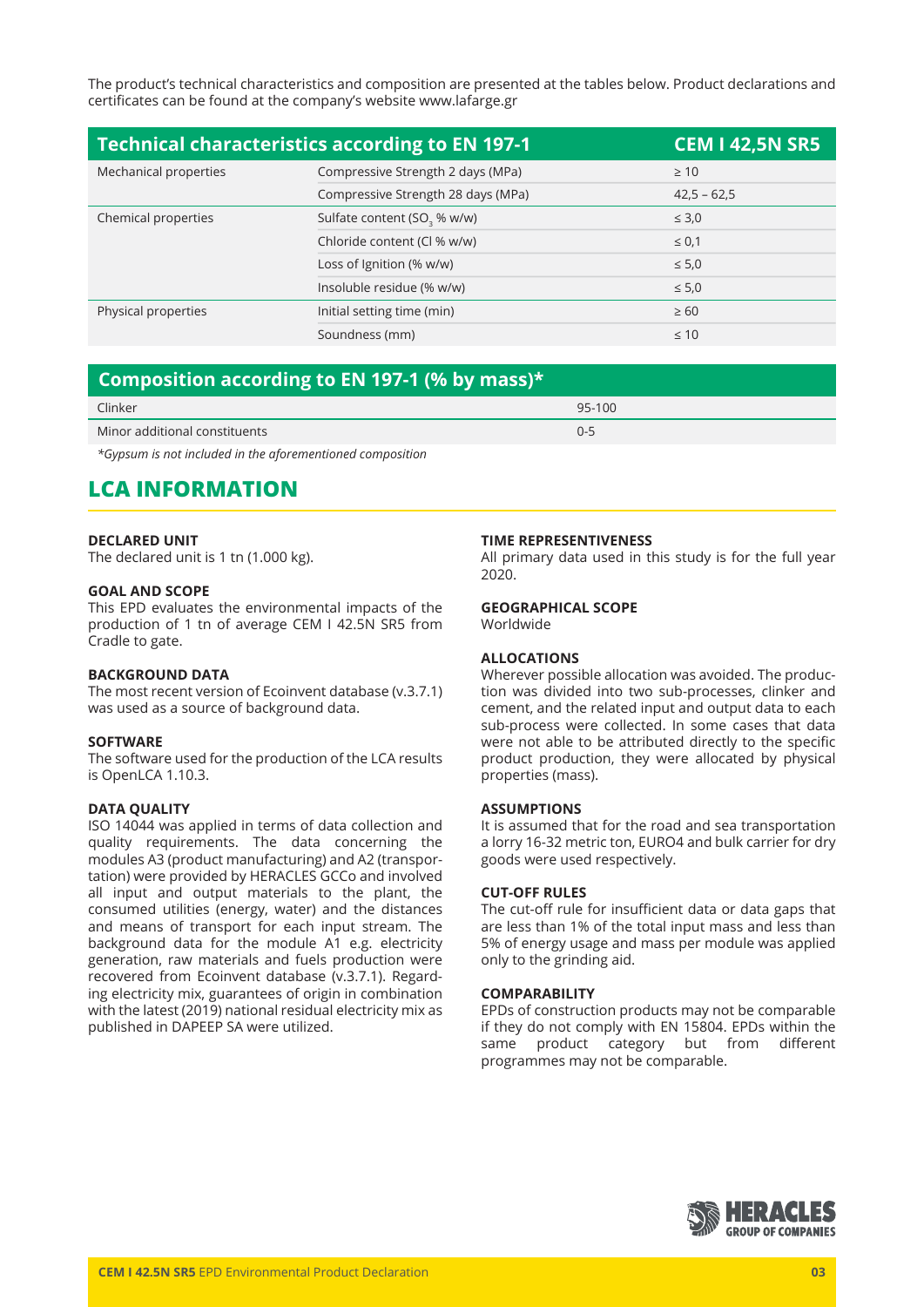# **SYSTEM BOUNDARY**

The scope of this study is "Gradle to gate" covering the product stage (modules A1-A3), since the product fulfills the three conditions required by EN 15804:2012+A2:2019, about the exclusion of modules C1-C4 and D.



## **A1: Raw Material Supply**

Production starts with raw materials supply. This stage includes the mining and processing of raw materials, the extraction and processing of fuels and the recycling of secondary materials.

### **A2: Transportation of raw materials to manufacturer**

Transport concerns the delivery of raw materials from the supplier to the gate of the manufacturing plant. Raw materials are transported by truck, vessels and conveyor belts from nearby quarries.

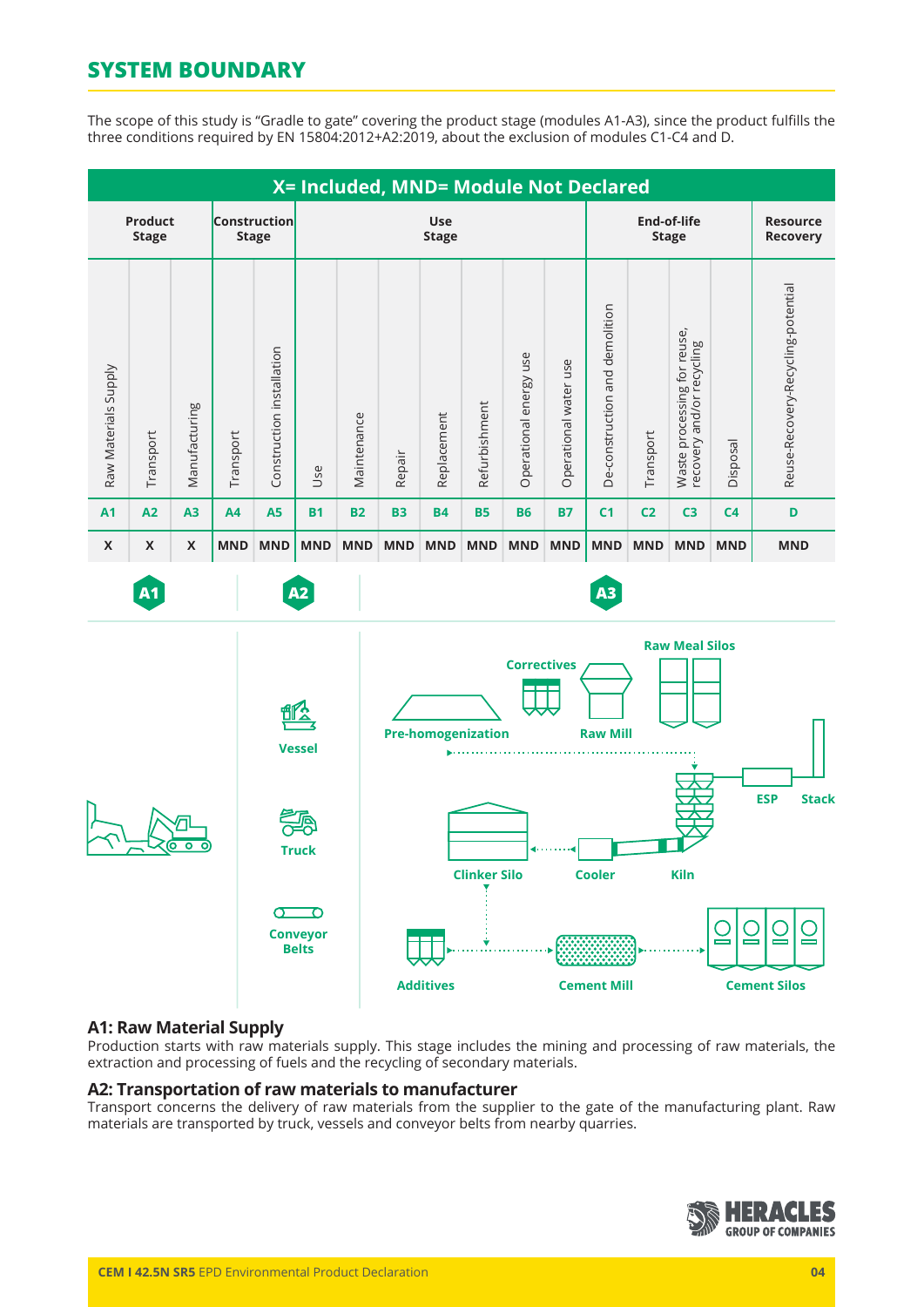## **A3: Manufacturing**

The cement manufacturing starts with the formation of a raw materials homogeneous stockpile that has the right proportion of calcium oxide, alumina, silica and iron oxide. This stockpile is called pre-blending and contains mainly limestone and clay with additional materials in smaller proportions like fluoride, bauxite and hornstone. The stockpile is reclaimed, regularly analyzed and adjusted by correctives addition to fulfill the raw mix design requirements in terms of chemistry. Then, it is fed to the raw mill for grinding where a fine powder, called raw meal, is produced. The raw meal is stored into silos where further homogenization takes place and then fed to the rotary kiln for sintering where the temperature rises at around 1450°C by fuels burning and clinkerization reactions take place. At the end of the kiln, the sintered material is rapidly cooled and clinker is formed. Finally, cement is produced in the cement mills where clinker is ground with gypsum and certain natural or artificial materials and then stored into silos.

# **ENVIRONMENTAL PERFORMANCE INDICATORS**

| <b>ENVIRONMENTAL IMPACTS per 1 ton CEM I 42,5N SR5</b><br><b>Unit</b><br>$A1-A3$ |                                                  |                          |            |
|----------------------------------------------------------------------------------|--------------------------------------------------|--------------------------|------------|
| <b>GWP-total</b>                                                                 | Global warming potential - total                 | kg CO <sub>2</sub> eq    | 8,48E+02   |
| <b>GWP-fossil</b>                                                                | <b>Global warming potential - fossil</b>         | kg CO <sub>2</sub> eq    | 8,48E+02   |
| <b>GWP-biogenic</b>                                                              | Global warming potential - biogenic              | kg CO <sub>2</sub> eq    | 1,51E-01   |
| <b>GWP-luluc</b>                                                                 | <b>Global warming potential - luluc</b>          | kg CO <sub>2</sub> eq    | 6,71E-02   |
| $GWP-GHG1$                                                                       | <b>Global warming potential - GHG</b>            | kg CO <sub>2</sub> eq    | 8,44E+02   |
| <b>ODP</b>                                                                       | <b>Ozone Depletion Potential</b>                 | kg CFC-11 eq             | 3,91E-05   |
| <b>AP</b>                                                                        | <b>Acidification Potential</b>                   | mol H <sup>+</sup> eq    | 1,78E+00   |
| <b>EP-freshwater</b>                                                             | <b>Eutrophication potential - freshwater</b>     | $kg PO4$ <sup>3</sup> eq | 3,40E-01   |
| $EP-freeshwater2$                                                                | <b>Eutrophication potential - freshwater</b>     | kg P eq                  | 1,11E-01   |
| <b>EP-marine</b>                                                                 | <b>Eutrophication potential - marine</b>         | kg N eq                  | 5,49E-01   |
| <b>EP-terrestrial</b>                                                            | <b>Eutrophication potential - terrestrial</b>    | mol N eq                 | 5,87E+00   |
| <b>POCP</b>                                                                      | <b>Photochemical oxidant formation Potential</b> | kg NMVOC eq              | 1,49E+00   |
| ADPe <sup>3</sup>                                                                | Abiotic depletion potential - Elements           | kg Sb eq                 | 2,28E-04   |
| ADPF <sup>3</sup>                                                                | Abiotic depletion potential - Fossil resources   | MJ                       | 3,85E+03   |
| WDP <sup>3</sup>                                                                 | <b>Water scarcity potential</b>                  | $m3$ eq                  | $3,23E+01$ |

*1 This indicator includes all greenhouse gases included in GWP-total but excludes biogenic carbon dioxide emissions and uptake and biogenic carbon stored in the product with characterization factors (CFs) based on IPCC (2013).* 

<sup>2</sup> Eutrophication aquatic freshwater shall be given in both kg PO<sub>4</sub><sup>3</sup> eq and kg P eq.

*3 The results of this environmental impact indicator shall be used with care as the uncertainties on these results are high or as there is limited experience with the indicator.*

| RESOURCE USE per 1 ton CEM I 42,5N SR5<br><b>Unit</b><br>$A1-A3$ |                                                                                                               |                |                |
|------------------------------------------------------------------|---------------------------------------------------------------------------------------------------------------|----------------|----------------|
| <b>PERE</b>                                                      | Use of renewable primary energy excluding renewable primary<br>energy resources used as raw materials         | MI             | $3,65E+02$     |
| <b>PERM</b>                                                      | Use of renewable primary energy resources used as raw materials                                               | MI             | $\overline{0}$ |
| <b>PERT</b>                                                      | Total use of renewable primary energy resources                                                               | MI             | $3,65E+02$     |
| <b>PENRE</b>                                                     | Use of non-renewable primary energy excluding non-renewable<br>primary energy resources used as raw materials | MI             | 3,79E+03       |
| <b>PENRM</b>                                                     | Use of non-renewable primary energy resources used as raw materials                                           | MI             | $\Omega$       |
| <b>PENRT</b>                                                     | Total use of non-renewable primary energy resources                                                           | MI             | 3,79E+03       |
| <b>SM</b>                                                        | Use of secondary material                                                                                     | kg             | $4,42E+01$     |
| <b>RSF</b>                                                       | Use of renewable secondary fuels                                                                              | MI             | 4,29E+02       |
| <b>NRSF</b>                                                      | Use of non-renewable secondary fuels                                                                          | MI             | 1,16E+02       |
| <b>FW</b>                                                        | Use of net fresh water                                                                                        | m <sup>3</sup> | 6,60E-02       |

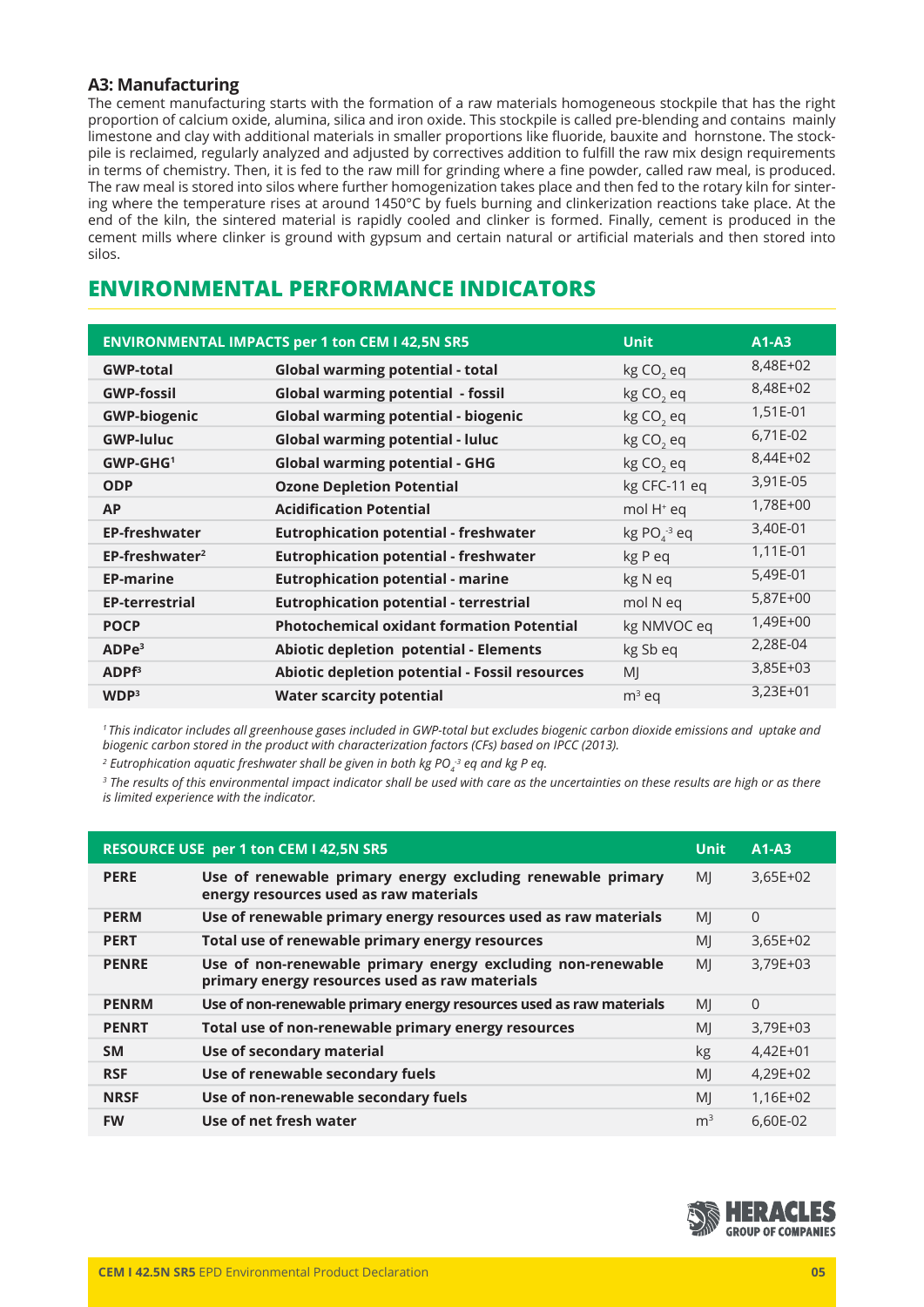| <b>OUTPUT FLOWS AND WASTE CATEGORIES per 1 ton CEM I 42,5N SR5</b><br><b>Unit</b><br>$A1-A3$ |                                      |    |          |
|----------------------------------------------------------------------------------------------|--------------------------------------|----|----------|
| <b>HWD</b>                                                                                   | <b>Hazardous waste disposed</b>      | kg | 1,48E-03 |
| <b>NHWD</b>                                                                                  | Non-hazardous waste disposed         | kg | 7,41E+00 |
| <b>RWD</b>                                                                                   | <b>Radioactive waste disposed</b>    | kg | 1,86E-02 |
| <b>CRU</b>                                                                                   | <b>Components for re-use</b>         | kg | 3,15E-02 |
| <b>MFR</b>                                                                                   | <b>Materials for recycling</b>       | kg | 1,26E+00 |
| <b>MER</b>                                                                                   | <b>Materials for energy recovery</b> | kg | $\Omega$ |
| EE                                                                                           | <b>Exported energy</b>               | MI | 0        |

# **ADDITIONAL INFORMATION**

HERACLES GCCo hereby declares that all cement products are in compliance with the REACH Regulation (EC) No 1907/2006, concerning the Registration, Evaluation, Authorization and Restriction of Chemicals. Cement does not contain any Substances of Very High Concern (SVHC) currently on the candidate list. REACH SVHC list is not static and is updated frequently thus the company will continue to evaluate, research and review to fulfil the demands of the regulation. More information about cement safety handling is available at the Safety Data Sheet (SDS) published at the company's website www.lafarge.gr

The EPD does not give information on release of dangerous substances to soil, water and indoor air because the horizontal standards on measurement of release of regulated dangerous substances from construction products using harmonised test methods according to the provisions of the respective technical committees for European product standards are not available.

## **REFERENCES**

- • **GPI v.3.01:2019-09-18** General Programme Instructions of the International EPD® System
- **PCR 2019:14 v.1.11** Product Category rules | Construction products | The International EPD® System
- **EN 15804:2012+A2:2019** Sustainability of construction works Environmental Product Declarations Core rules for the product category of construction products
- **c-PCR-001** Cement and building lime (EN 16908:2017) | The International EPD® System
- • **EN 16908:2017** Cement and building lime Environmental product declarations Product category rules complementary to EN 15804
- • **EN 413-1:2011** Part 1 Composition, specifications and conformity criteria for common cements
- • **ISO 14020:2000** Environmental labels and declarations General principles
- • **ISO 14025:2006** Environmental labels and declarations Type III environmental declarations Principles and procedures
- **ISO 14040:2006** Environmental management Life Cycle Assessment Principles and framework
- • **ISO 14044:2006** Environmental management Life Cycle Assessment Requirements and guidelines
- • **Ecoinvent Centre**| www.Eco-invent.org
- **DAPEEP SA:** Renewable Energy Sources Operator & Guarantees of Origin | Greece | www.dapeep.gr

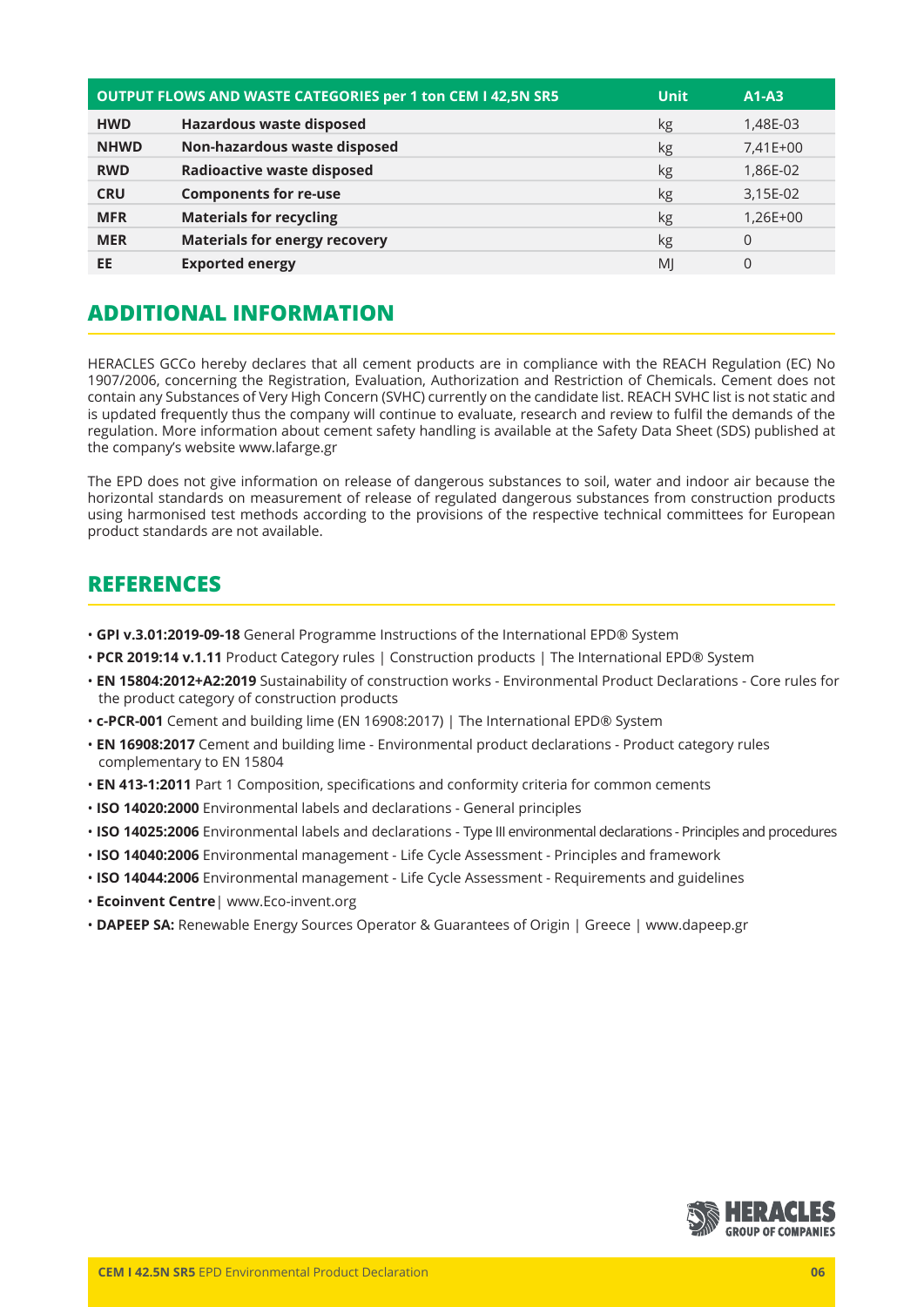## **CONTACT INFORMATION**

| <b>EPD owner</b>          | <b>HERACLES</b>                               | 32 D.Solomou Str., 14123 Lykovrissi, Greece<br>email: info.heracles@lafargeholcim.com<br>www.lafarge.gr |
|---------------------------|-----------------------------------------------|---------------------------------------------------------------------------------------------------------|
| <b>LCA author</b>         | ENVIROMETRICS                                 | 20 Karea str., 11636, Athens, Greece<br>email: info@envirometrics.gr<br>www.envirometrics.gr            |
| <b>Programme operator</b> | <b>EPD</b> ®<br>THE INTERNATIONAL EPD® SYSTEM | Valhallavägen 81, 114 27 Stockholm, Sweden<br>email: info@environdec.com<br>www.environdec.com          |
| <b>Verifier</b>           | <b>EURO<br/>CERT</b>                          | Chlois 89, Athina 144 52, Greece<br>email: info@eurocert.gr<br>www.eurocert.gr                          |

# **PROGRAMME-RELATED INFORMATION**

Product group classification: UN CPC 3744

The CEN standard EN 15804 serves as the core Product Category Rules

PCR 2019:14 Construction products (EN 15804:A2); Version 1.11; 2021-02-05 c-PCR-001 Cement and Building Lime (EN 16908:2017) 2010-12-20

PCR review was conducted by The Technical Committee of the International EPD® System.

Independent third-party verification of the declaration and data in accordance with ISO 14025:2006 EPD process certification EPD verification

Procedure for follow-up during EPD validity involves third party verifier **⊠Yes** □No

**The EPD owner has the sole ownership, liability and responsibility of the EPD.**